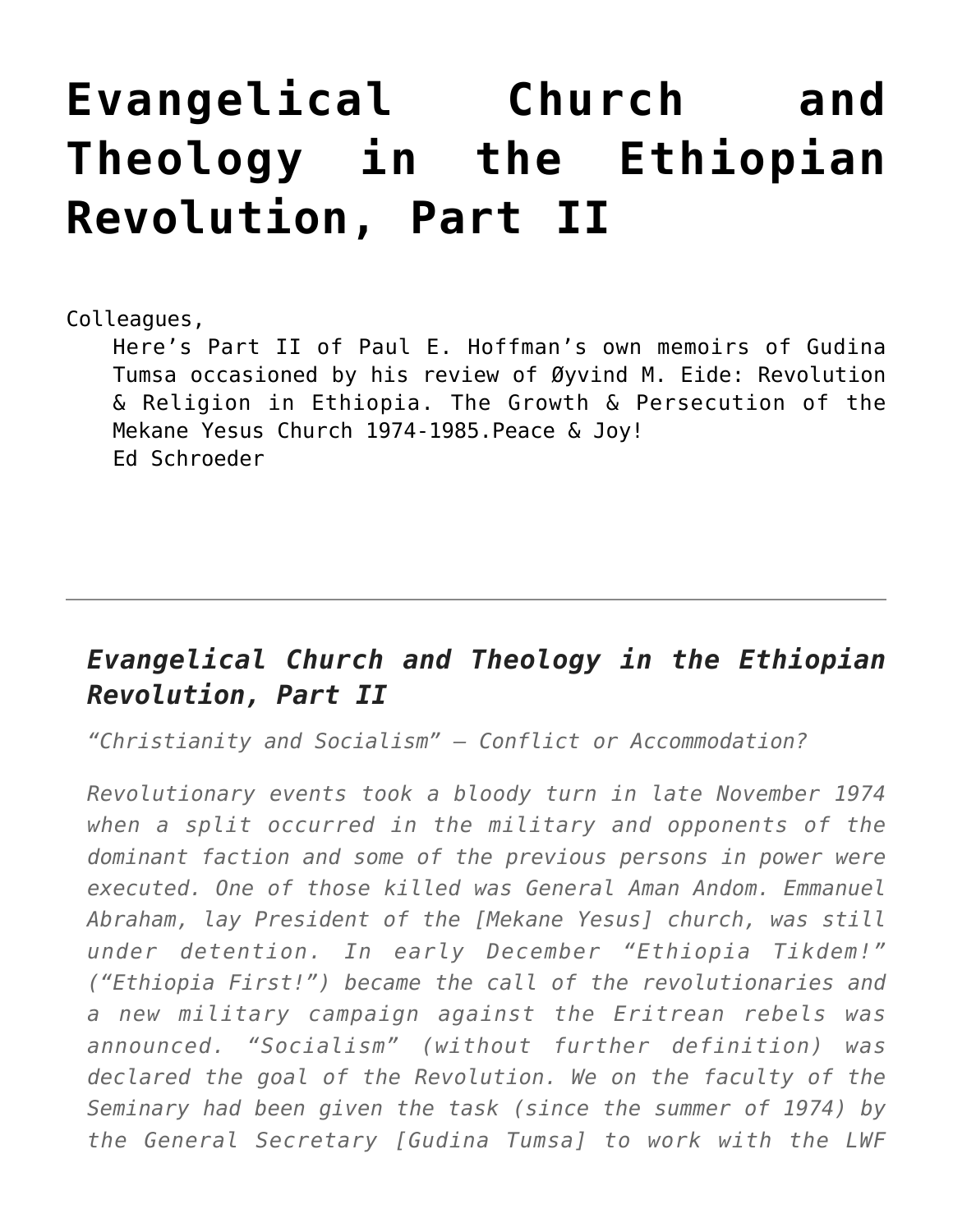*Department of Studies and himself on plans for a new consultation on Christian Social Responsibility. [12] Gudina immediately set the new title for the planned consultation as "Christianity and Socialism", which was held at Mekane Yesus Seminary in February 1975. [13] I immediately set out to trace the historical origins of the idea of "socialism" and was given the task of working out a course on Christianity and "ideologies" to be taught to the students. We were all asking ourselves: What role, if any, should the Mekane Yesus Church have, or should it seek, or be prepared for, in the Ethiopian Revolution?*

*The Mekane Yesus Church in the Revolution – a "Pastoral Letter"*

*An initial answer to this question was hammered out immediately following the first "Christianity and Socialism" Seminar at Mekane Yesus Seminary, February 20-25: A "Pastoral Letter" with the sub-title: "The Evangelical Church Mekane Yesus in the Ethiopian Revolution" [14] was produced. As I reported in the "Introductory Note" (prefaced to its inclusion in Witness and Discipleship) : "Gudina Tumsa invited a number of the persons who had participated in the Seminar to go with him, on the weekend after the Seminar, to Ghion/Wollisso. After a wideranging discussion in which all participated, including (and especially) Gudina, Rev. Paul E. Hoffman, a teacher at Mekane Yesus Seminary, was asked to draft a possible word or statement to be adopted by the ECMY in the new political situation in the country, which, with the assistance of Dr. Gunnar Hasselblatt, he did – till far in the night. The next morning, what was drafted was presented, discussed and revised, Gudina, as General Secretary of the ECMY, and the one to carry the matter further within the ECMY, having the last word on the wording. The matter was brought by Gudina to the Church Officers, who decided to wait for discussions in the Executive Committee before issuing what became the "Pastoral Letter."[15]*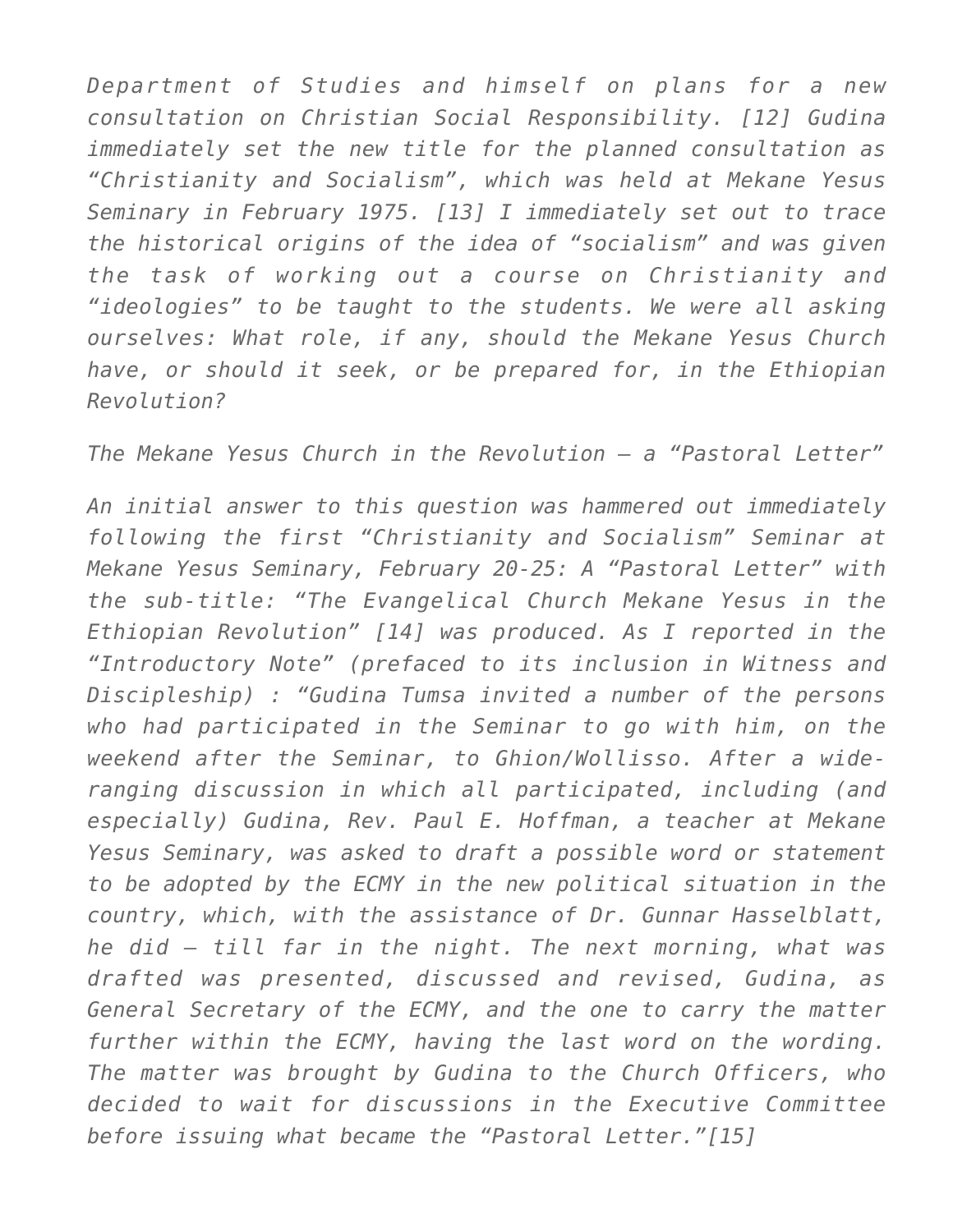*It is a pastoral AND highly political document which deserves in this connection to be quoted in full:*

- *1. Ethiopia finds itself in transition. The old regime has gone. Ethiopian Socialism has been proclaimed. New economic policies have been announced. Hopes and expectation have been awakened. However, as the structures of the old society have not been fully replaced, confusion, uncertainty and hesitation are widespread.*
- *2. The Evangelical Church Mekane Yesus is part of the body of Christ in the world. It is a Church which proclaims the Gospel in its full sense and is sustained by the Sacraments. Deriving from the poor, the Church rededicates itself to living for others, serving the whole person, meeting his spiritual and physical needs. … It sees its continuing task to be the full liberation of the whole man. It welcomes the opportunities which the new situation provides for building a more just society. …*
- *3. The Church has been called into being as an instrument of proclamation of the Gospel of Jesus Christ and for service. Because of this calling, the Church differs from other institutions. It is a society for witness to the Gospel of Christ and service to our fellow men, not a company set up for profit. Its employment policy is of necessity determined by this its particular character.*
- *4. The institutions of the ECMY (hospitals, schools, development projects) are not aimed at the selfpreservation and prestige of the Church. … The Government has indicated its intention to take care of all the educational, medical and development needs of the people. The Church welcomes this move of the Government and plans to hand over these institutions. This has been the*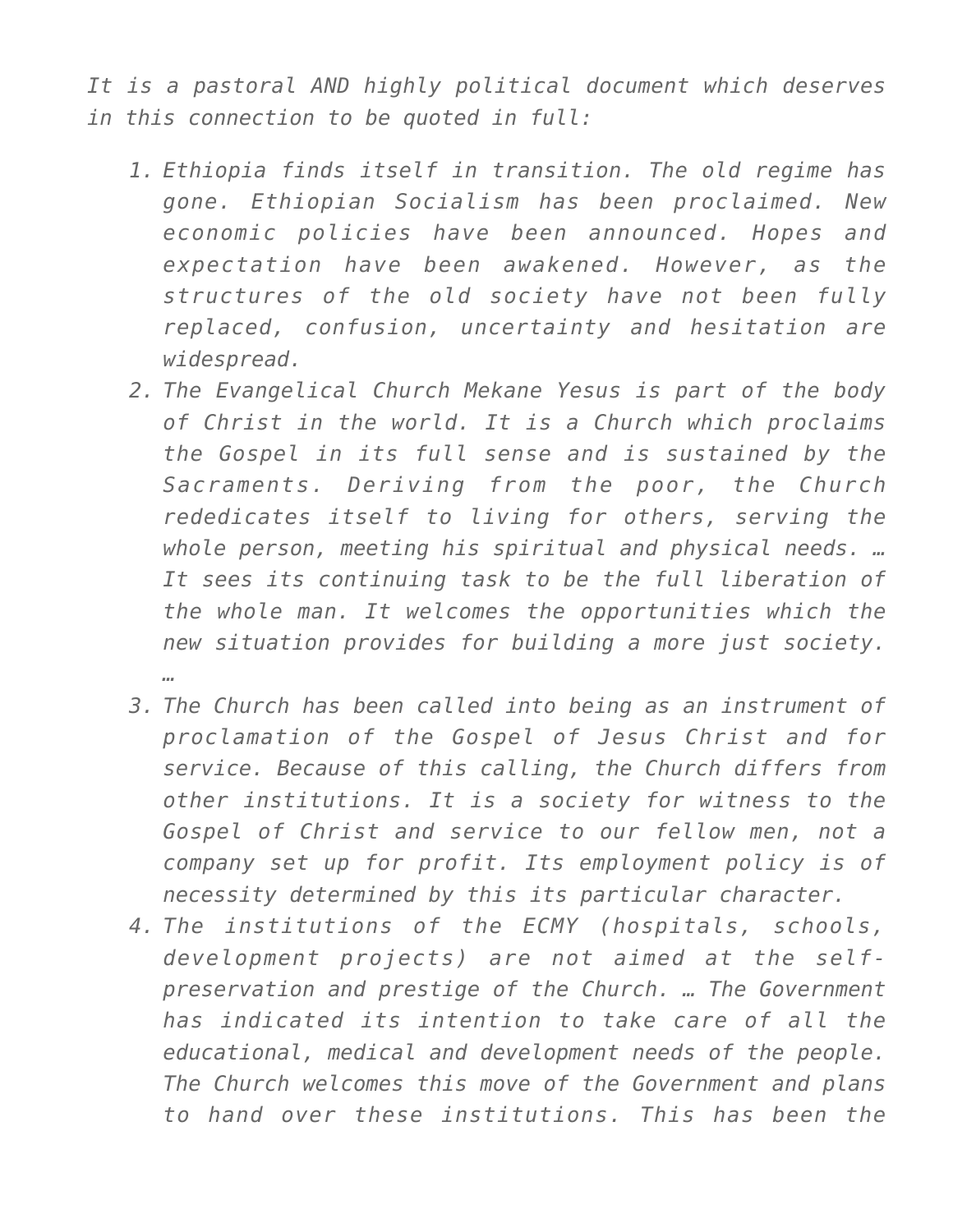*expectation of the Church from the start. The ECMY envisages that opportunities for development and service programmes will be found in which it will be possible to cooperate with [local] communities in the future [the envisioned "peasant associations" and "urban dwellers' associations" are meant], thus continuing to contribute to the development of the new Ethiopian society.*

- *5. We welcome the prospect of participation by the people at all levels of decision making, where the power of the people is channelled from bottom to top. We aspire for justice, respect for human rights and the rule of law. Ideologies cannot be considered as absolute. Complete allegiance is due to God and God alone. We recognize the urgent need of making the people aware of unjust practices. …*
- *6. In the revolutionary situation in which the country finds itself, internal tensions and animosities must be overcome if Ethiopia is to achieve justice for all. It is the duty of Christians, as individuals and in congregations, to pray and work for peace and reconciliation. As the body of Christ in the world, the Church itself is made up of many people and various classes. In claiming the name of Christ, we must overcome differences of opinion by dialogue, suspicion by trust, and hatred by love. Such dialogue, trust and love must be extended to those outside our particular fellowship, to Christians of different confession and to persons of other faiths and ideologies. Our fellowmen are brothers created by God and redeemed by Christ. Special prayer should be made for our sister Church in Eritrea and for peace in that Province.*
- *7. In its proclamation and prayer, the Church interprets the situation in which it lives and finds in Scripture an understanding of God's dealing with men. Through His*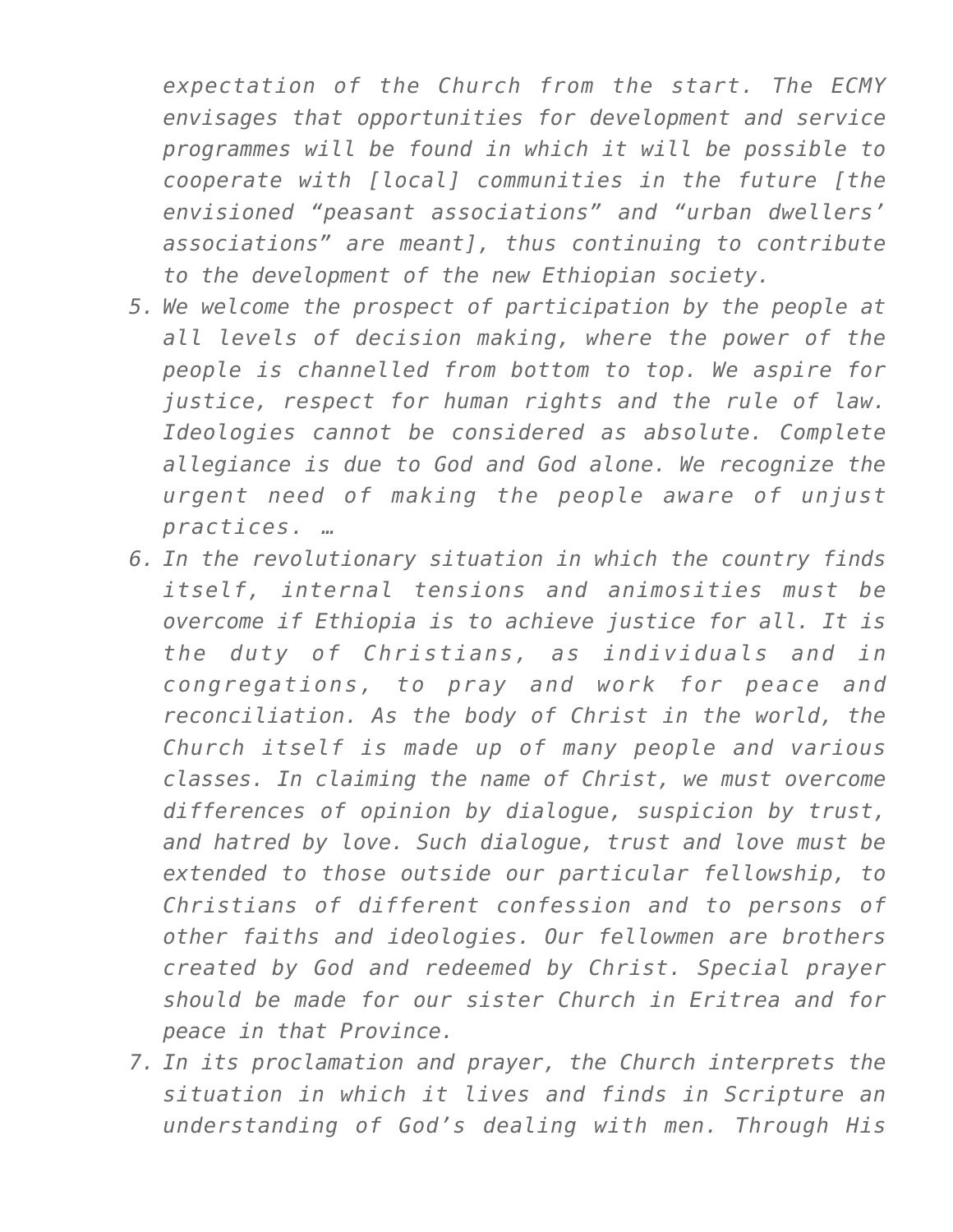*Spirit, the Lord Jesus Christ calls for repentance and announces the coming of the Kingdom of God. It is this Kingdom which we must seek above all else. In order to liberate man from the power of sin, selfishness, death and the evil one Jesus Christ died upon the Cross. God is the God of all creation, the God of history. He has called into being a people to serve Him in the world. He liberates this people from oppression, brings them into the judgement, defeat and exile, and restores them time and again. God's final judgement and victory will only come after a time of distress and upheaval. The people of God have been called to discipleship, pilgrimage, even suffering in this world, because true life is found only through suffering and death. The Church is challenged to find itself by giving itself for the true liberation of the whole man. In this, its witness to the Gospel of Christ and its service to man, it teaches that salvation as wrought by Christ must be experienced in this life, but that fullness of life is to be realized at the Second Coming of our Lord and Saviour. Addis Ababa, February 1975*

*Gudina's "handwriting" can be recognized in this Pastoral Letter, which was addressed to the synods, congregations and membership of the EECMY, but which was formulated so as to be taken note of also by the revolutionary government and the wider public. He succeeded, I believe, in getting us who worked on it, and the leadership of his church in agreeing to adopt it, to accept his understanding of the specific situation of his church in that particular moment of the Ethiopian Revolution, and at the same time to interpret that situation in the light of the Gospel, discipleship of Christ, and the reality and promise of the Kingdom of God.*

*"Co-operation of the Churches" in Ethiopia*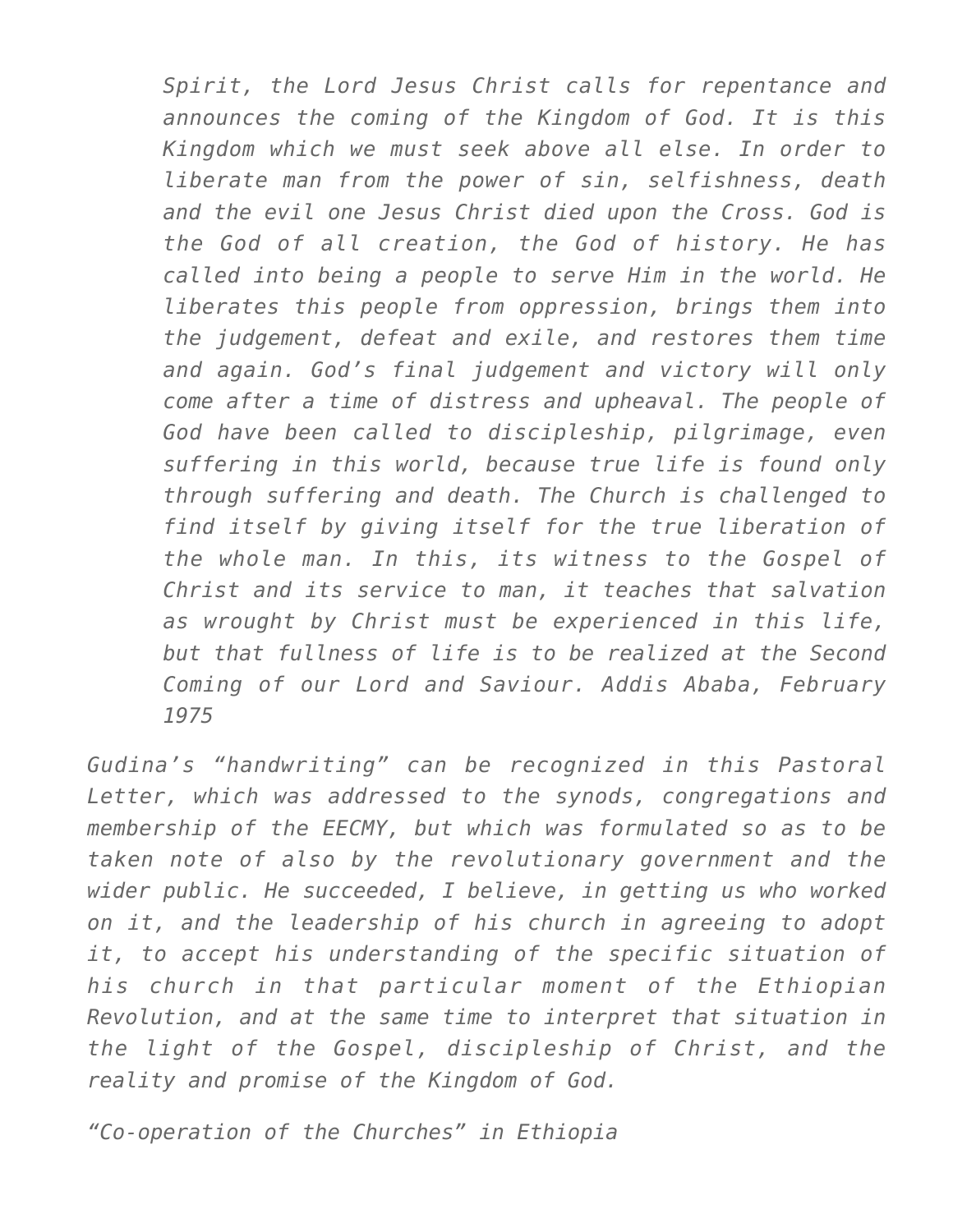*Three more seminars on "Christianity and Socialism" were held in 1975 and 1976.[16] In the second Seminar participants were specifically invited from other churches. Out of the seminar came the proposal for a "Christian Council" or Ethiopian "Council of Churches". The difficulty was to get the Ethiopian Orthodox Church to accept and participate in such an organization. After discussion, I was asked by Gudina Tumsa, who spoke strongly in favour of such an idea in the current situation in the country, to draft a proposal for what became (only for a brief initial period) an organization headed by Gudina himself, who lobbied the various churches seeking their commitment to join such an organization: the "Council of the Churches' Co-operation in Ethiopia". At the General Assembly of the EECMY in January 1978 Gudina put forth his understanding of the challenge of ecumenism in Ethiopia in a paper entitled "The Responsibility of the ECMY towards Ecumenical Harmony."[17] Refusal, on principle, by the Orthodox Patriarchate to allow official Orthodox Church membership in such an organization doomed the project. Church and government pressure forced Orthodox informal, unofficial participants in the initial planning for the organization to withdraw. The result, instead, was simply creation of an all-Evangelical "Fellowship". Practical cooperation in disaster relief and a certain amount of coordination with respect to development projects did develop with Orthodox and Catholics out of the initiative of the Mekane Yesus Church – without, however, ecclesiastical or "ecclesial" significance being attached by the Orthodox (and Catholics) to such practical cooperation and coordination.*

## *The Call for Indigenous Theological Thinking*

*Under the pressure of revolutionary events in society – and within institutions of the EECMY – Gudina produced in July 1975 a "Memorandum. To: Ato Emmanuel Abraham, President, ECMY Re: Some Issues Requiring Discussions and Decisions."[18] The*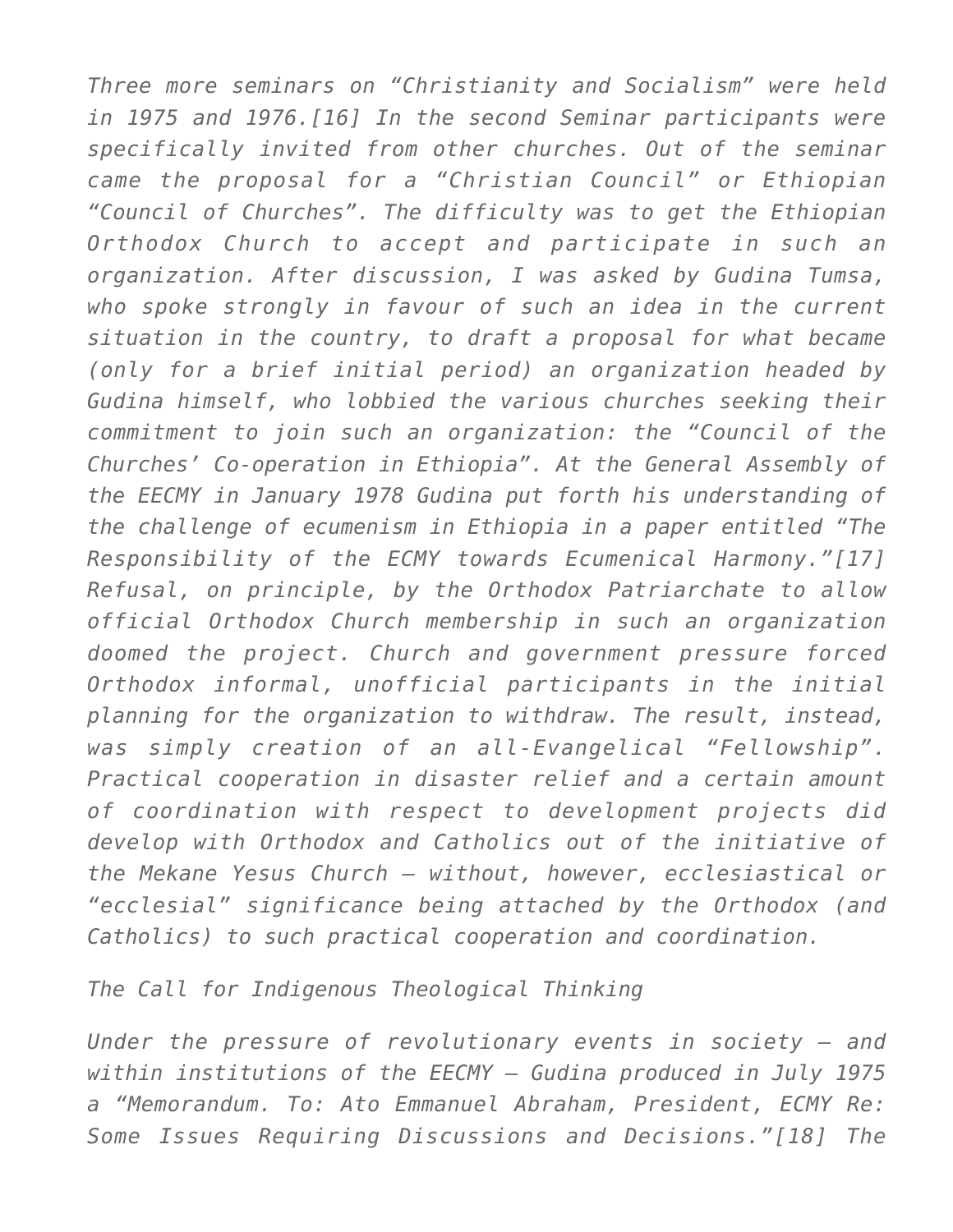*issues he proposed for discussion and decision in this "Memorandum" were in large measure already touched upon or hinted at in the "Pastoral Letter". Some of these issues were chronic problems whose urgency became apparent because of the direction the Revolution was taking. It was not at all clear to what extent missionaries would be allowed to continue to work in the country, or for the church to receive funds from abroad. There were those among the revolutionaries who were looking to China as a model for Ethiopia where foreign missionaries and funds from abroad and organizational ties to overseas churches and related bodies were prohibited. The points he raised show how Gudina Tumsa was attempting to guide the church and equip it to face challenges which lay ahead.*

*Among the points Gudina raises in this "Memorandum" was his understanding of theology. Under item 9., "Identity of the Church" he writes:*

*The sources of Christian theology are found in the Scriptures as well as in the Classical Confessions inherited from the Fathers and have come to us through the Church of Jesus Christ.*

*The Reformation tradition, as well as the traditions of the revival movements which took place during the 19th century (especially in Scandinavia: Rosenius and Hauge), out of which the Lutheran missions have grown and started work about the second quarter of this century in Ethiopia, are part of our Christian heritage.*

*An indigenous theology in the Ethiopian context may be defined as a translation of the Biblical sources, the various Confessions, and traditions transmitted to us throughout the history of the Christian church, to the patterns of the thought of our people, that they may feel at home with the Gospel of love as revealed in the life, death and resurrection of Jesus*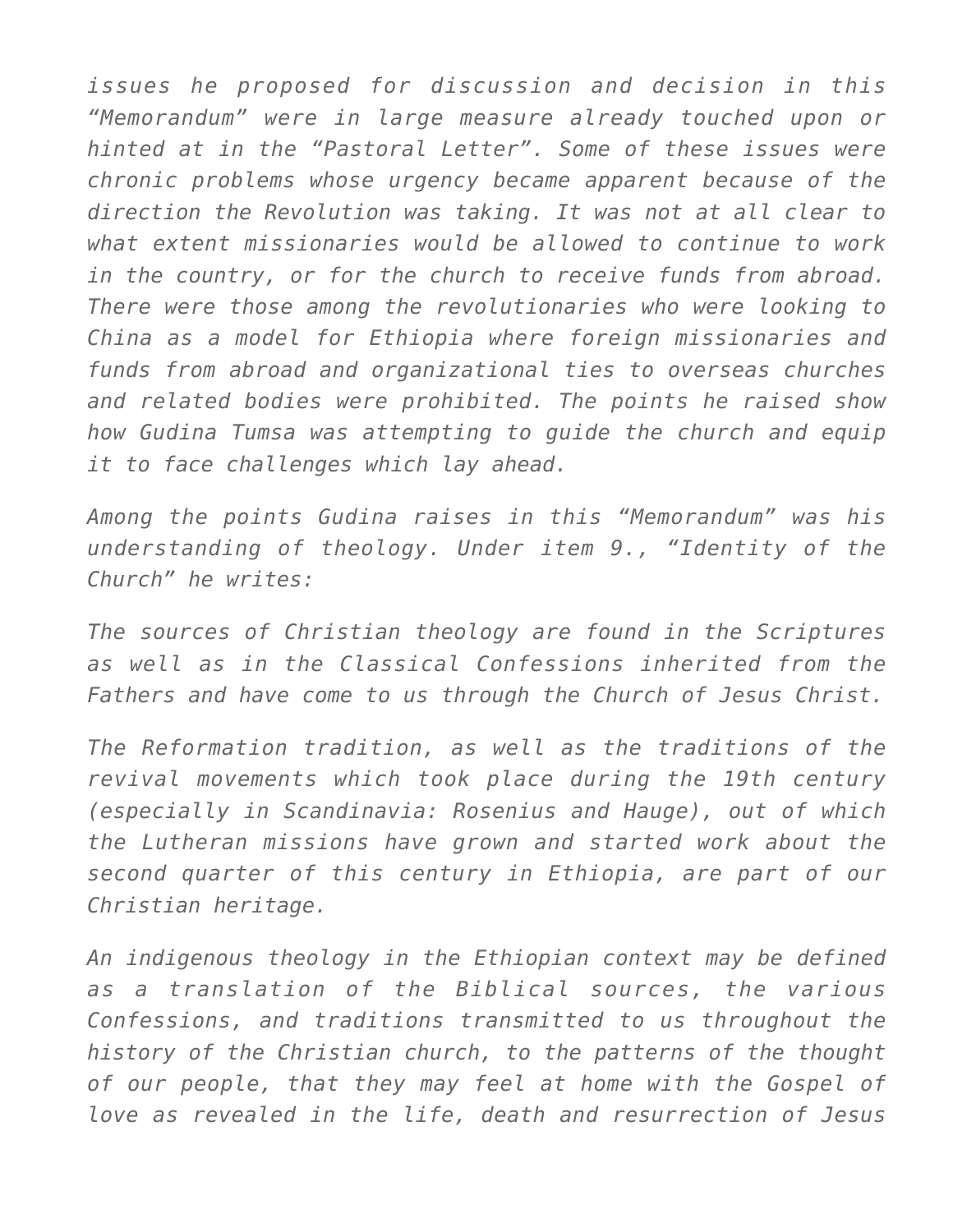*Christ. Contextual theology is making the message of the Gospel of the risen Lord meaningful and relevant to our life situation, economic life, political life and social life as a whole. In our case, theology must grow out of concrete daily experiences, from our dealing with the ordinary affairs of life as we experience them in our situation, in our cultural setting, in our economic life, in our political experience and in our social practice.*

*Has the ECMY any theological experience to share with her sister churches, a contribution to the church universal? The ECMY is in the process of developing an indigenous theology grown out of her experience in dealing with the Ethiopian situation, taking the spiritual and physical together in an inseparable manner (emphasis PEH). This theological position of the ECMY was communicated to the Lutheran World Federation and has attracted interest beyond expectation from ecumenical bodies around the world.*

*Gudina's position on contextual, situational theology is a challenge to all of us. The key element of the EECMY's "theological experience" was, as articulated by Gudina Tumsa, "taking the spiritual and physical together in an inseparable manner". Could it be that Gudina's rejection of "the Two Kingdoms' doctrine" as "inappropriate" in the Ethiopian and African context was because of this insight into and assertion of the inseparability of "the spiritual and the physical"?*

*"Moratorium", "Interdependence", "Self-Reliance"*

*At just this time (August 1975) Gudina Tumsa and I were asked by the Church Officers to debate before a meeting of the Executive Committee of the EECMY the issue of a "Moratorium" on requesting and receiving foreign financing and personnel for the work of the church,[19] a burning ecumenical issue and one*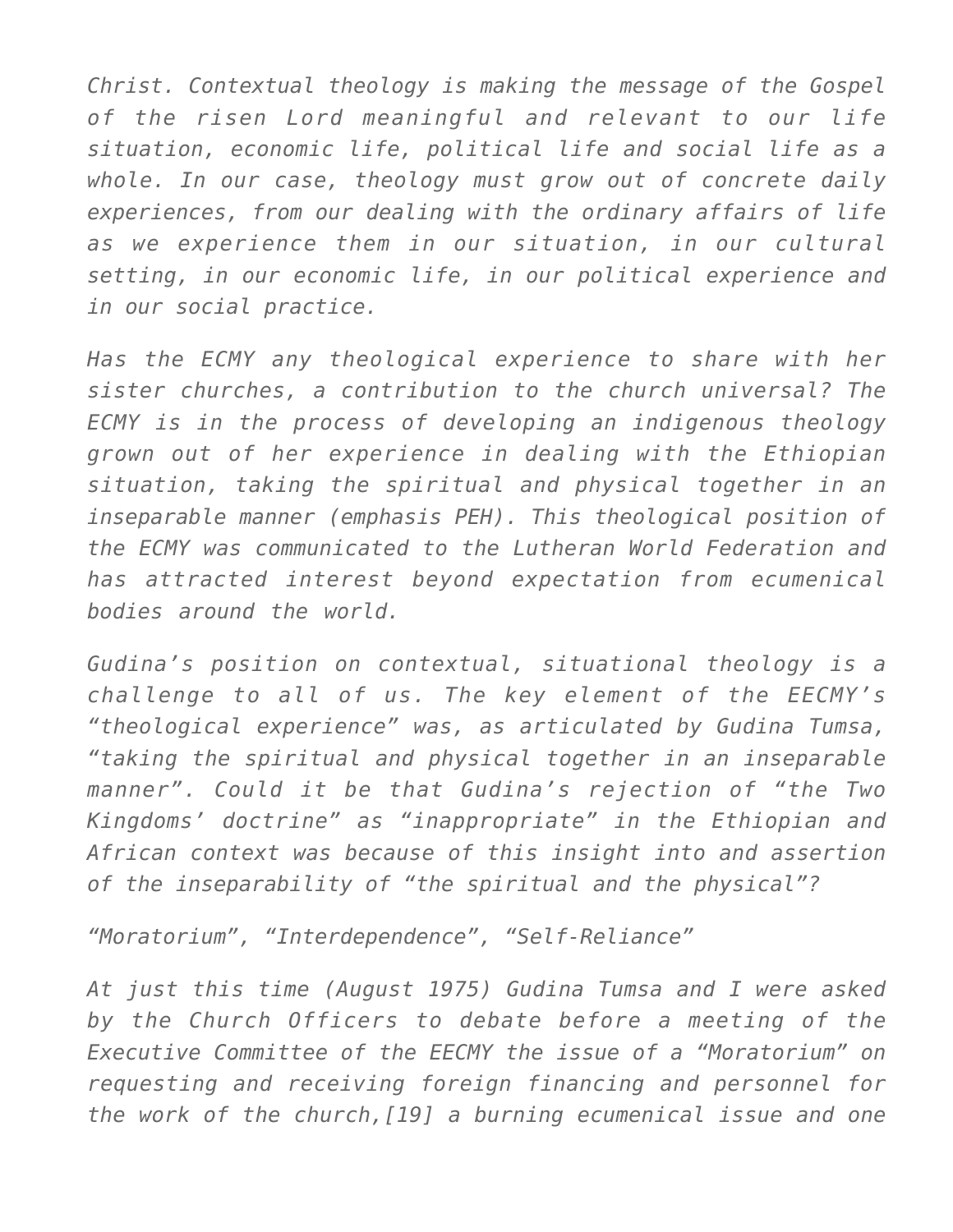*of the urgent issues at the time in Ethiopia raised in Gudina's "Memorandum". In the debate, Gudina spoke, from the theological perspective of the "church universal", for rejection of "moratorium", affirming the concept of the inter dependence of the body of Christ in the world, whereas I, sceptical of appeals for "interdependence", pressed for immediate and concrete steps for self-reliance in the revolutionary situation in which the Mekane Yesus Church found itself. The result of deliberations on this topic, in the Executive Committee and at the General Assembly of the church at Nedjo (Wollega) in April 1976, was the decision to achieve self-reliance in a deliberate and planned way within a period of 20 years (something which under prevailing circumstances, unfortunately, did not or could not take place).[20]*

*Gudina's Public Rejection of Materialist Ideology as "Unbelief"*

*For understanding Gudina Tumsa's open rejection of and opposition to materialism (and, by implication and in consequence, Marxism) it is important to digest the debate which took place between him and his brother Baro Tumsa, at the specific invitation of the Church Officers, at the Nedjo Assembly. Baro at the time was a member of the government politburo, an avowed Marxist who presented his views in a paper entitled "The Church and Ideologies."[21] Gudina's paper was entitled "Unbelief."[22]. The ensuing heated exchange in the Assembly between the two brothers set Gudina on a public confrontation with the military which had adopted Marxism as its ideology, and set the stage for the subsequent persecution of the EECMY "on the western periphery", in particular the Western Synod of the EECMY.[23]*

*"Mutual Christian Responsibility"*

*Both the overseas partners (the representatives of missions and*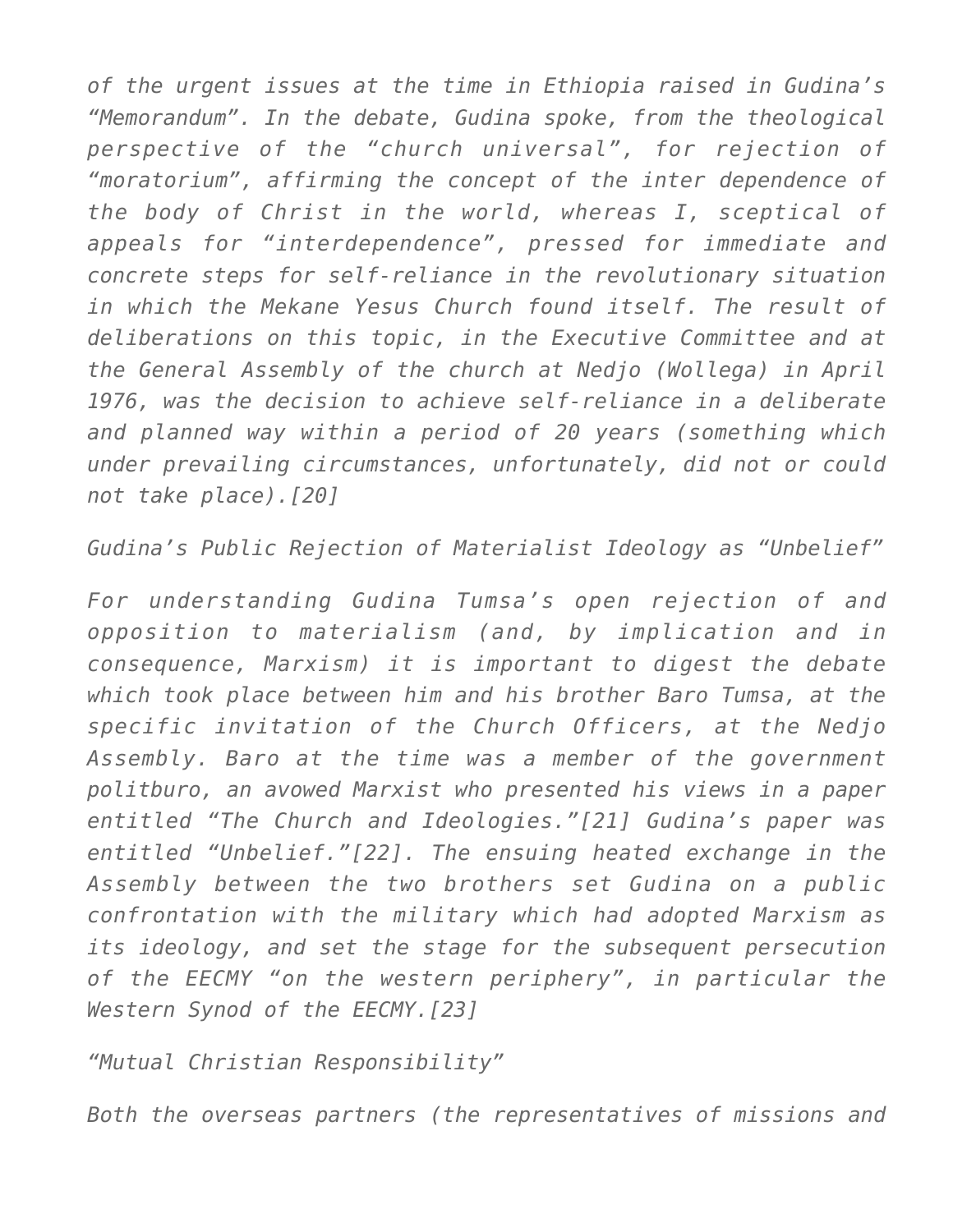*other donor agencies in partnership with the EECMY) and representatives of the EECMY and its synods found it essential in the revolutionary situation in Ethiopia to structure their consultative relationship. The missionary organizations in the country had been disbanded in the process of integration of the missions into the structure of the church, and foreign personnel, though paid from overseas, were serving on call of and under the authority of the EECMY.*

*In early 1976 Gudina Tumsa requested me, as I was about to leave for a visit to Europe, to give thought to the constitution of a cooperative partnership organization. I produced a first draft for such an organization, a "Committee on Christian Responsibility" (a name he suggested) to which I added "in Ethiopia" (basing it in general on the equivalent regulations for the "Tanzania Assistance Committee" and the South African "European Partners'" organization, and presented it to him on my return. I heard nothing further on the matter until mid-1978, just before my family and I were preparing to leave Ethiopia on a call to serve the Berliner Missionswerk. Gudina requested that I revise the draft I had previously made, saying that Emmanuel Abraham and he were convinced that the organization should be a committee of the EECMY, not of the overseas partners, a committee which the EECMY should convene, inviting the representatives of the missions and other donors to attend. He proposed that "mutual" be added to the title and that the matter of "Christian Responsibility" not be limited to Ethiopia. The organization was formed and bears the name: "Committee on Mutual Christian Responsibility" (CMCR) which meets once a year for mutual consultation on call of the EECMY and under the chairmanship of the President of the church.*

*The Lordship of Christ and an Ultimate Confession of Faith*

*Gudina Tumsa's basic theological stance he repeated as a*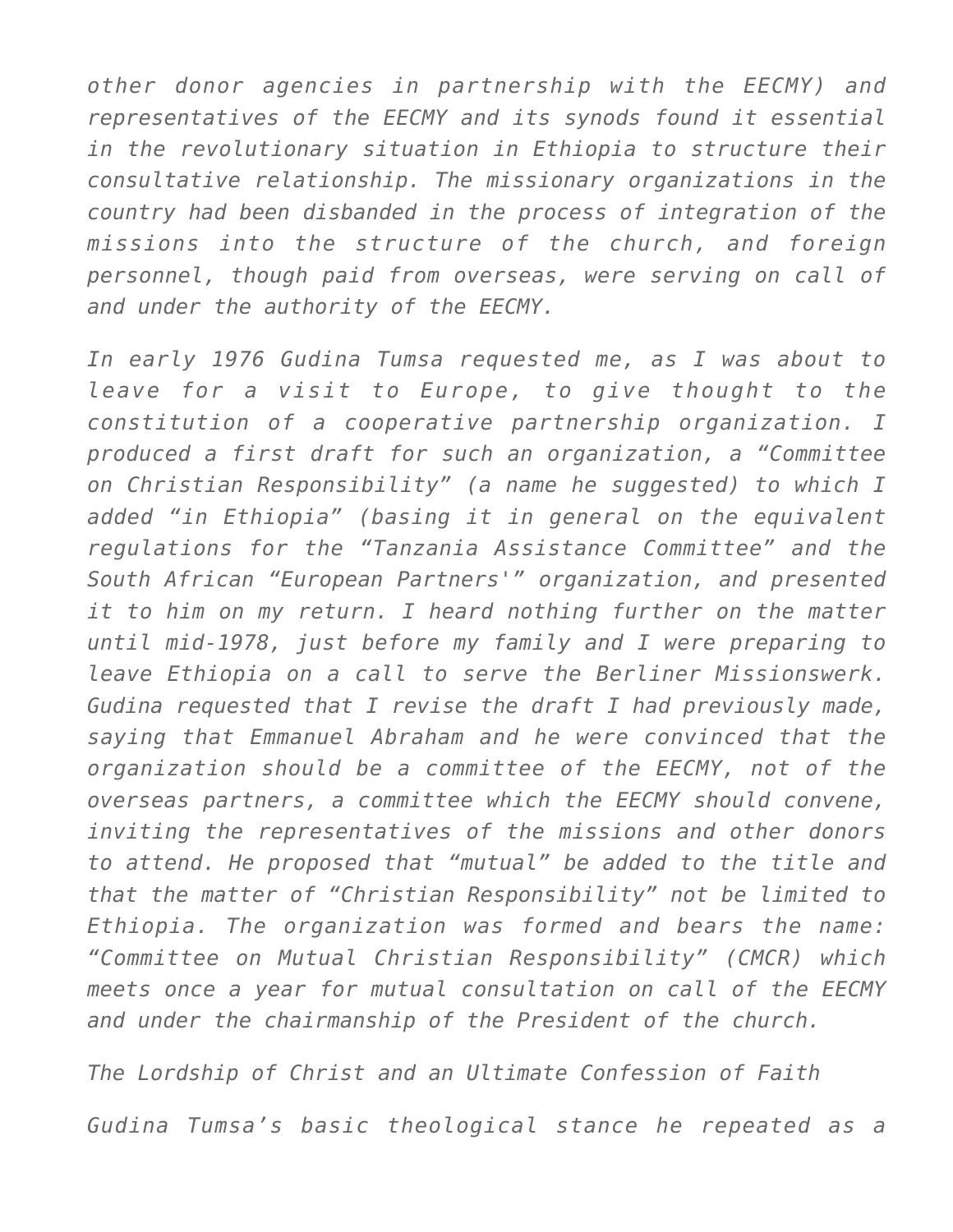*personal confession of faith in what I have called his "last will and testament". He wrote this statement of faith on the eve of what he knew would probably be martyrdom, going into retreat by himself to do the writing. As far as I know, Gudina consulted no one while writing it.[24] In the last document from his hand, written in late July 1979, "The Role of a Christian in a Given Society"[25] from which I quote extensively, the "given society" he speaks of is, of course, Ethiopia under the clearly Marxist military dictatorship of Mengistu Haile Mariam. Gudina had twice been arrested and tortured. He had been released some days before under political pressure from abroad and had been allowed and been expected to leave the country, but he refused to do so. From what he wrote one can see that he believed that it was God's will that he stay and witness to the truth, even if it should mean death.*

*Section I he devotes to "A Christian in a Society" which he concludes by describing what the Christian recalls and confesses when he/she participates in the Lord's Supper:*

*Recollection of God's mighty deeds in the past, experiencing forgiveness of sins today and expecting the Second Coming of the one who has shed his blood for us, is a way of being equipped for a life of witness in society.*

*He delineates his understanding of Christ's Lordship for a Christian in his "given" society in Section II, "A Christian is Responsible to God and Man". His Lutheran pietism is evident. His contact with the newly risen charismatic movement – in the United States and in Ethiopia – is equally apparent:*

*A Christian is a transformed person by believing the Gospel of Christ ( justification), and is in constant process of being transformed (sanctification) by the power of the Third Person of the Holy Trinity, the Holy Spirit, who dwells in the*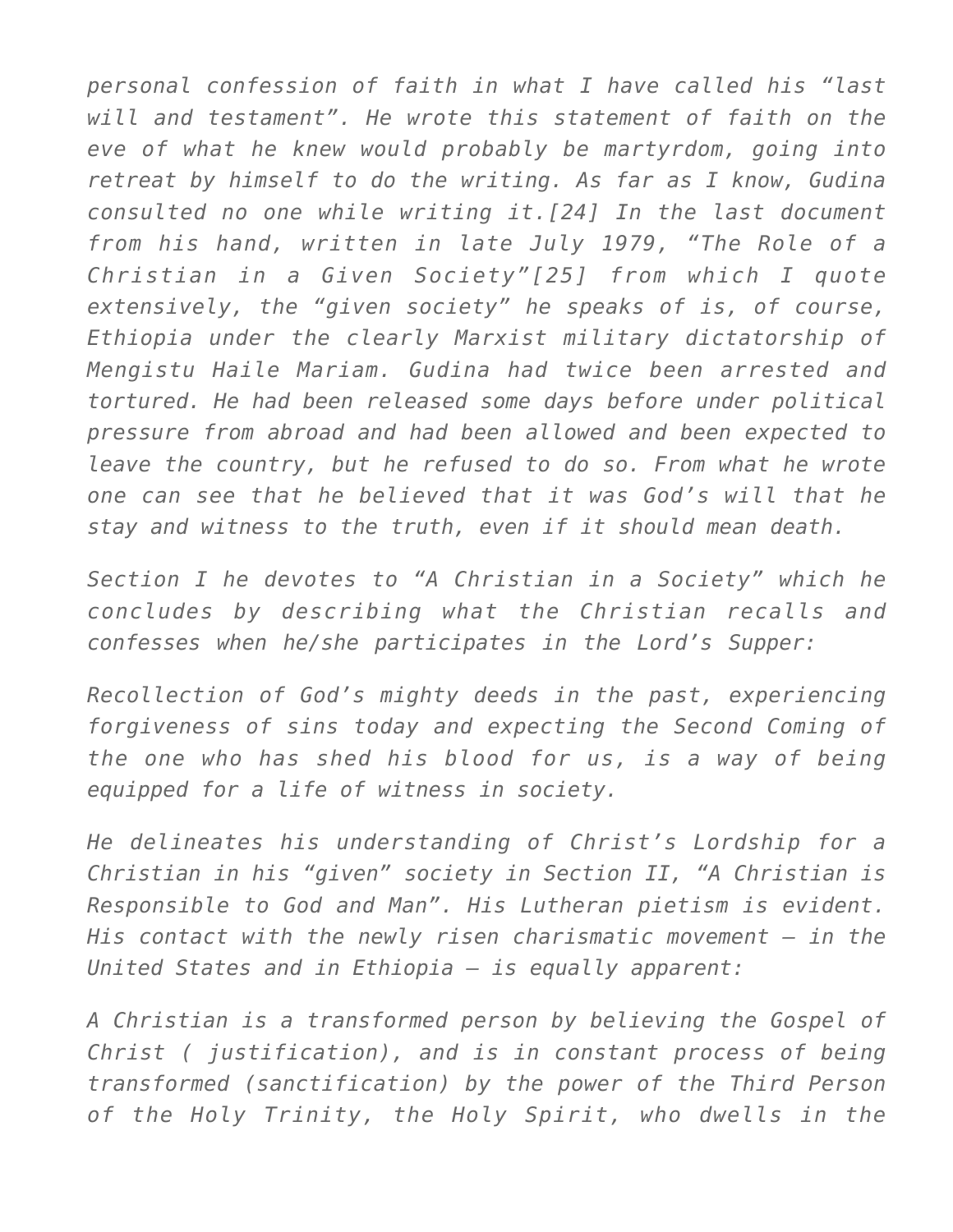*Christian. God has counted the believer as righteous without any contribution on his/her part, with the exception of accepting the gracious gift of God through the Lord Jesus Christ.*

*The Christian is made a citizen of the kingly rule of God. By belonging to the realm of that rule, the Christian is charged with the responsibility to proclaim: "The right time has come, the kingdom of God is near. Turn away from your sins and believe the Good News" [Mark 1:15]. In carrying out this assignment from heaven to be fulfilled on earth, the Christian is aware of two things. The first is that the risen Lord is ever present within, and secondly that the Christian is never alone. He has joined, as a companion of Jesus Christ, millions of Christians who have responded in obedience to the command of the Head of the Church and are engaged in working for the acceleration of the Day of the Lord Jesus Christ.*

*The Creator and Redeemer of the Christian has total claim on the life of the one who confesses him as Lord and Saviour. When the Christian confesses that Christ is Lord, he proclaims that Jesus Christ is the King of Kings, the President of Presidents, the Chairman of Chairmen, the Ruler of Rulers, the Secretary of Secretaries, Leader of Leaders and the Head of the Heads of State. Christ is the Lord of the universe and the one who guides historical developments to their right fulfilment according to the purpose of the Creator. At the same time, he guides us both collectively and individually in such a way that the hairs of our heads are well known to him, so that we can relax in carrying out the Commission he has given to his church. This assignment has the first and top priority in the life of the believer.[26]*

*Gudina goes at length into the obligations which any Christian, as he sees it, has toward Government.[27] "In my opinion a*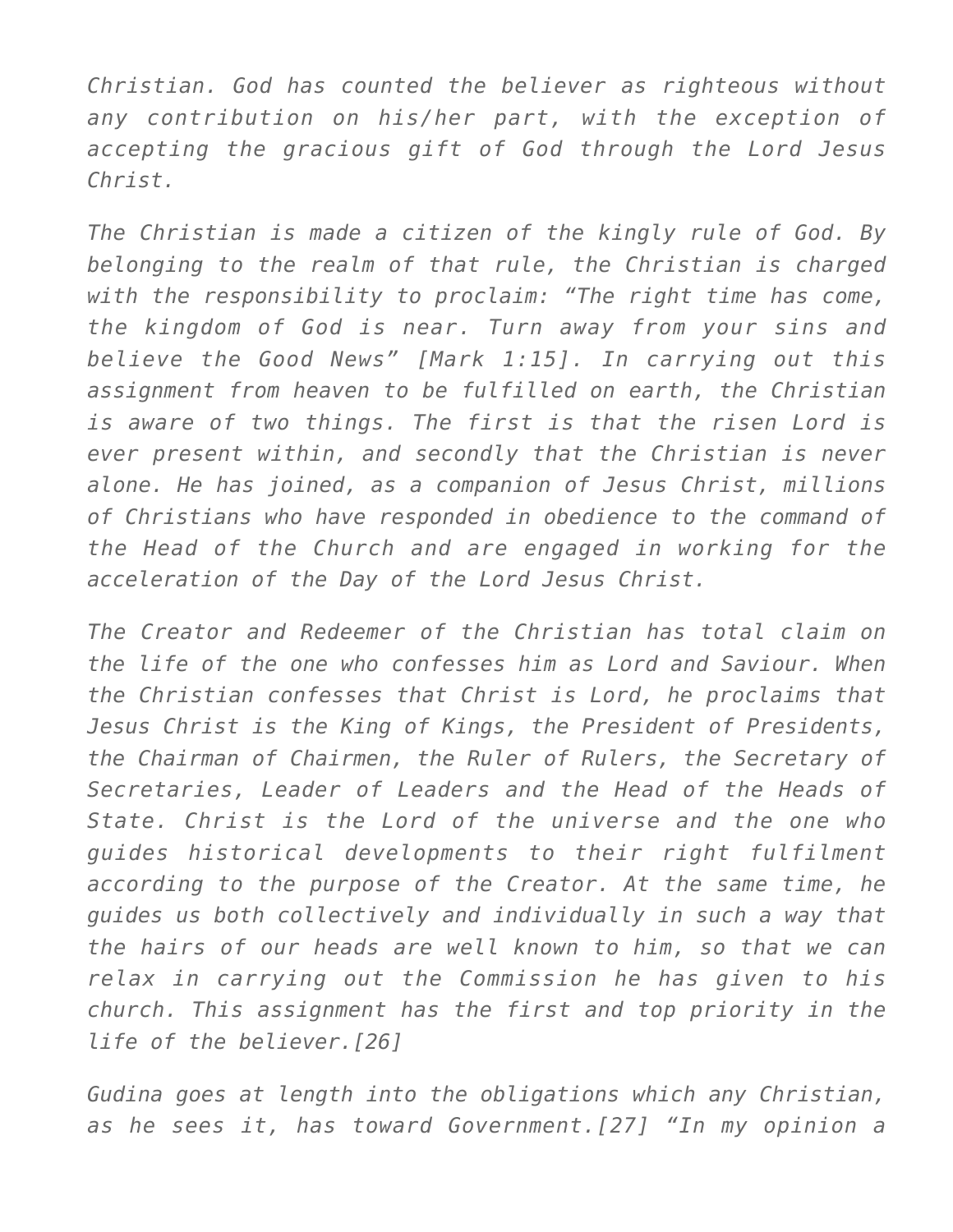*Christian has to make a choice [God or Man] only when he is faced with the demand not to confess Christ as Lord, and when he/she is denied the right to teach in his name (Acts 4:16-20)."[28]*

*The "Conclusion" (Section III) I quote in full:*

*It must be crystal clear to the Christian that he/she has a double purpose to live for:*

- *a. As someone has said, when a person is called to follow Christ, that person is called to die. It means a redirection of the purpose of life, that is death to one's own wishes and personal desires and finding the greatest satisfaction to living for and serving the one who died for us and was raised from death (2 Corinthians 5:13-14). In other words, the Christian has been crucified with Christ and has no life which he claims to be his own. The life the believer leads is a life of faith, and the risen Lord lives in him (Galatians 2:19). It is a life set free from the power of sin, and it is beyond the capacity of death to destroy it. Because it has its source in the resurrection of the Lord Jesus Christ, that resurrection life is at work in the life of the believer. Being in Christ the Christian is already the possessor of eternal life by being placed in a new order of existence, where the law of life is the love of Christ (2 Corinthians 5:13). And where the power of the resurrection of the Lord is at work, the life of the Christian is a life of witness to the risen Lord.*
- *b. It has been stated [above] that a Christian is a citizen of a given country and as such under the laws and policies of that country. Because he is under the laws of the country of which he is a citizen, it is his duty to pray for the peace of that country and cooperate with his*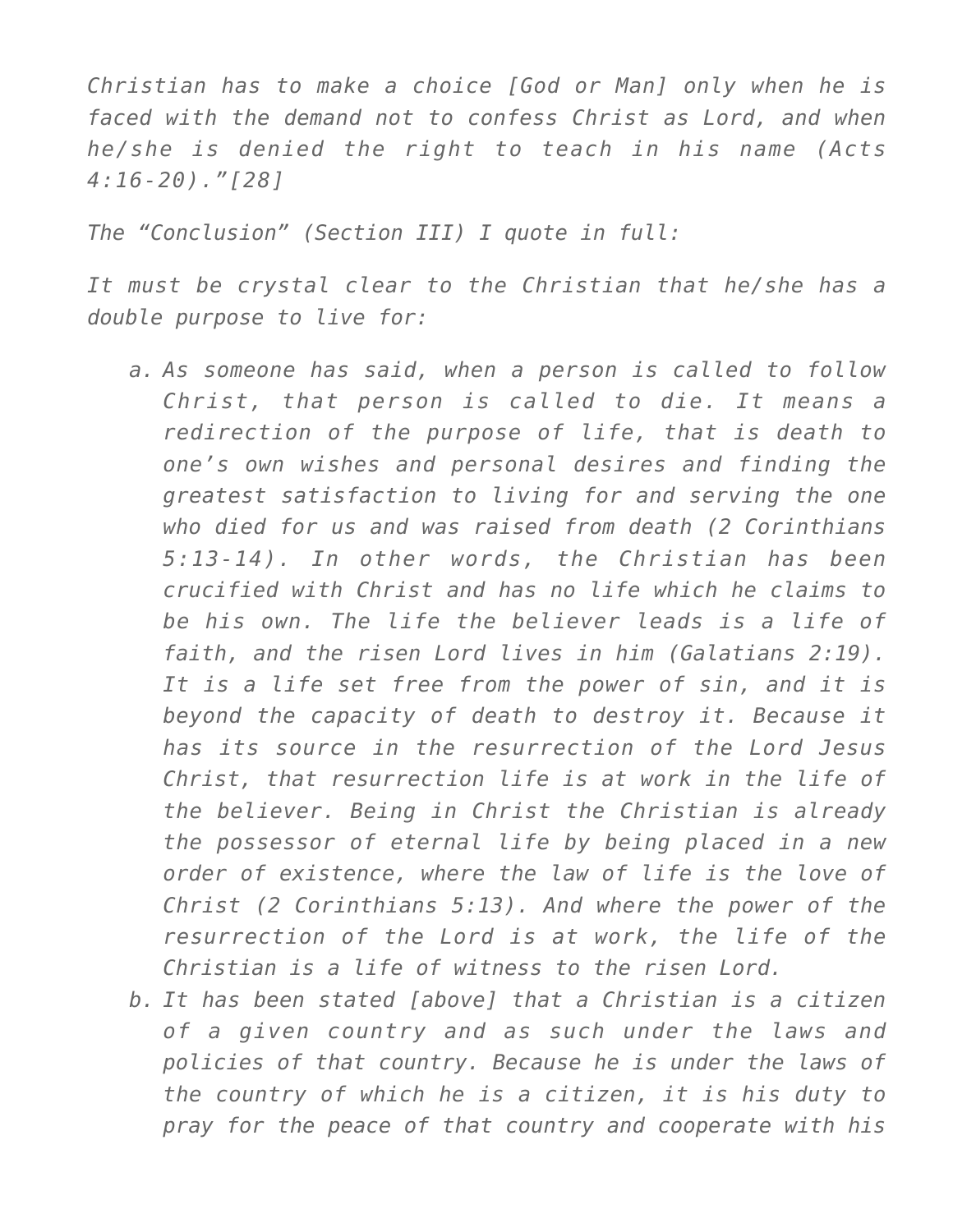*fellow-citizens for its well-being. The only limitation to his cooperation or obedience to the laws of this country is if he is commanded to act contrary to the law of God (Acts 5:29). [29]*

*In this his final theological reflection there is no reference to the Two Kingdoms, neither in affirmation, nor in rejection.*

*He wished that the confession he was making be made known (his written testimony was formulated in July 1979 for presentation at the next General Assembly of the church [January 1980]). He did not seek martyrdom, nor when the prospect appeared did he flee from it. He saw the legitimacy of going into exile, becoming a refugee, though he refused exile, refugee status and emigration for himself. He did not claim that making the ultimate sacrifice was every believer's call. Nor did he claim that any of his insights should be authoritative or normative in other circumstances. All theology, in his view (as has previously been said), should be understood as situational, contextual. His witness in the context of the leadership role he came to play, and the situation he found himself in, should be taken seriously and judged in the light of that context and that situation.*

*He paid for the stance he was led to take with his life.*

*Berlin, December 2005*

*Footnotes:*

- *12. A previous consultation on "Christian Social Responsibility" was held by the EECMY, in cooperation with the LWF Dept. of Studies, in Addis Ababa in May 1973.*
- *13. See the lecture by Gerd Decke, "The Role of Gudina Tumsa in a Critical Dialogue between Marxism/ Socialism and*